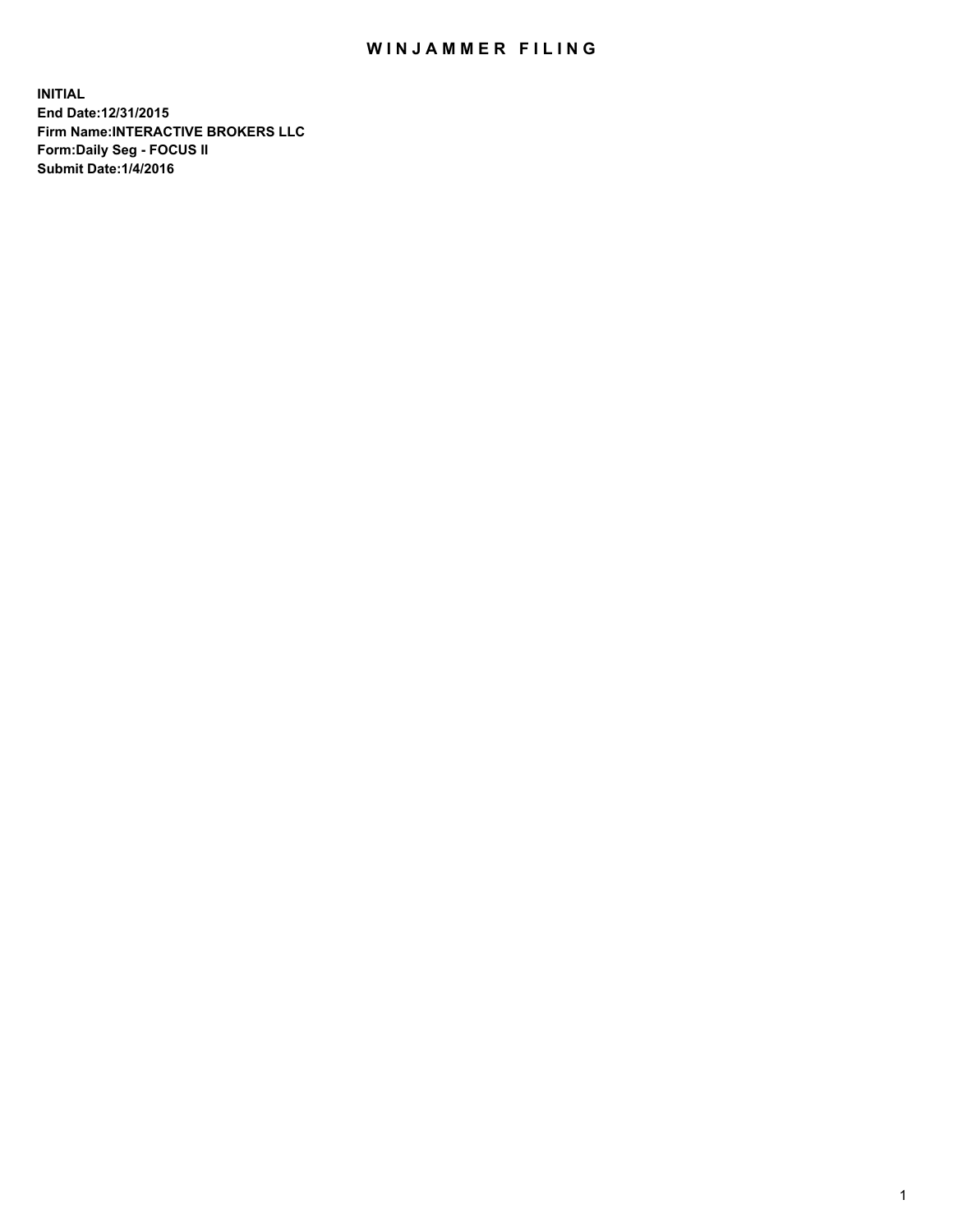## **INITIAL End Date:12/31/2015 Firm Name:INTERACTIVE BROKERS LLC Form:Daily Seg - FOCUS II Submit Date:1/4/2016 Daily Segregation - Cover Page**

| Name of Company<br><b>Contact Name</b><br><b>Contact Phone Number</b><br><b>Contact Email Address</b>                                                                                                                                                                                                                          | <b>INTERACTIVE BROKERS LLC</b><br><b>Alex Parker</b><br>203-618-7738<br>aparker@interactivebrokers.com |
|--------------------------------------------------------------------------------------------------------------------------------------------------------------------------------------------------------------------------------------------------------------------------------------------------------------------------------|--------------------------------------------------------------------------------------------------------|
| FCM's Customer Segregated Funds Residual Interest Target (choose one):<br>a. Minimum dollar amount: ; or<br>b. Minimum percentage of customer segregated funds required:%; or<br>c. Dollar amount range between: and; or<br>d. Percentage range of customer segregated funds required between:% and%.                          | $\overline{\mathbf{0}}$<br>155,000,000 245,000,000<br><u>00</u>                                        |
| FCM's Customer Secured Amount Funds Residual Interest Target (choose one):<br>a. Minimum dollar amount: ; or<br>b. Minimum percentage of customer secured funds required:%; or<br>c. Dollar amount range between: and; or<br>d. Percentage range of customer secured funds required between:% and%.                            | $\overline{\mathbf{0}}$<br>80,000,000 120,000,000<br>0 <sub>0</sub>                                    |
| FCM's Cleared Swaps Customer Collateral Residual Interest Target (choose one):<br>a. Minimum dollar amount: ; or<br>b. Minimum percentage of cleared swaps customer collateral required:% ; or<br>c. Dollar amount range between: and; or<br>d. Percentage range of cleared swaps customer collateral required between:% and%. | <u>0</u><br>0 <sub>0</sub><br><u>00</u>                                                                |

Attach supporting documents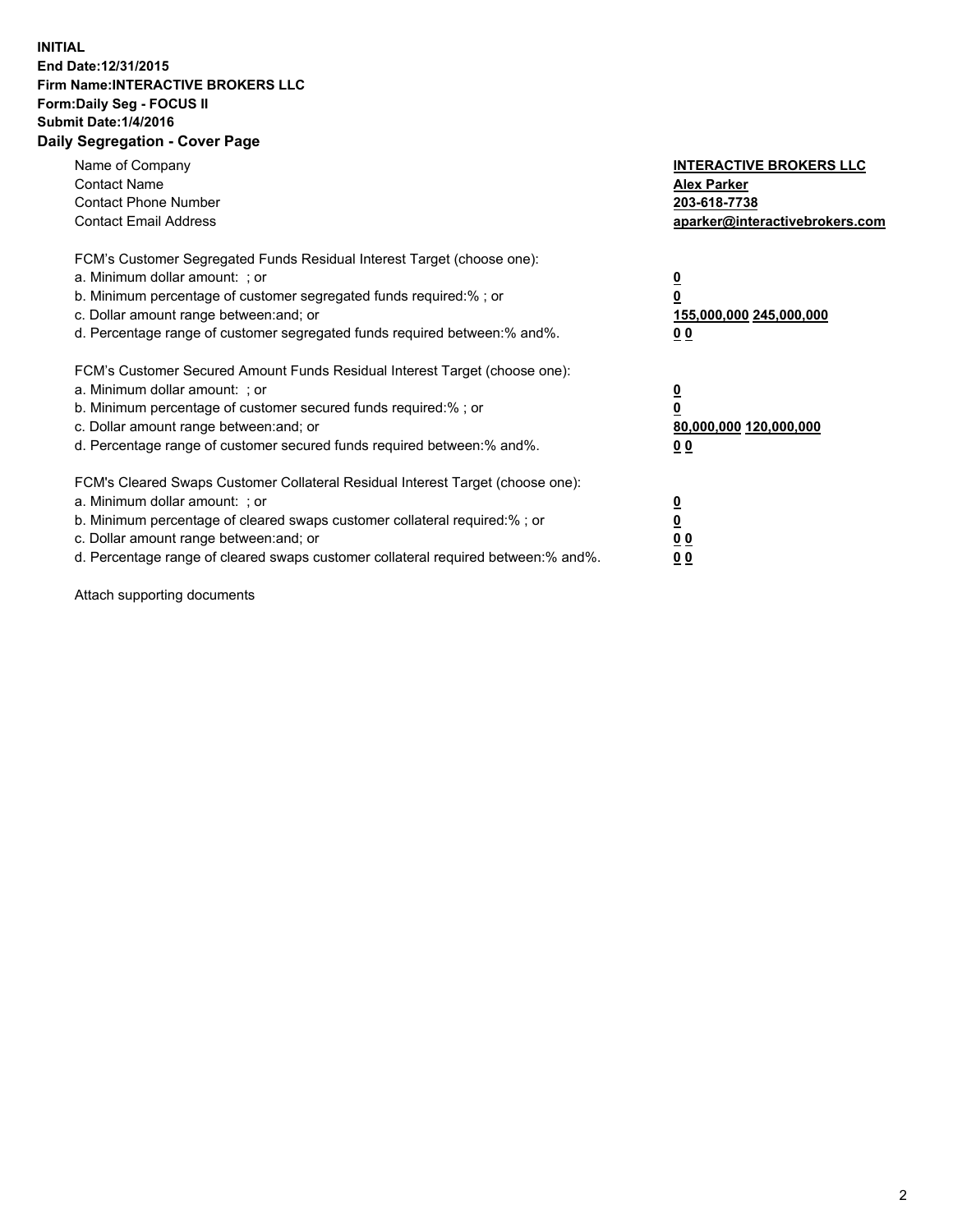## **INITIAL End Date:12/31/2015 Firm Name:INTERACTIVE BROKERS LLC Form:Daily Seg - FOCUS II Submit Date:1/4/2016 Daily Segregation - Secured Amounts**

|     | Dany Ocgregation - Oceanea Annoanta                                                                        |                                  |
|-----|------------------------------------------------------------------------------------------------------------|----------------------------------|
|     | Foreign Futures and Foreign Options Secured Amounts                                                        |                                  |
|     | Amount required to be set aside pursuant to law, rule or regulation of a foreign                           | $0$ [7305]                       |
|     | government or a rule of a self-regulatory organization authorized thereunder                               |                                  |
| 1.  | Net ledger balance - Foreign Futures and Foreign Option Trading - All Customers                            |                                  |
|     | A. Cash                                                                                                    | 317, 345, 134 [7315]             |
|     | B. Securities (at market)                                                                                  | $0$ [7317]                       |
| 2.  | Net unrealized profit (loss) in open futures contracts traded on a foreign board of trade                  | 5,024,659 [7325]                 |
| 3.  | Exchange traded options                                                                                    |                                  |
|     | a. Market value of open option contracts purchased on a foreign board of trade                             | 12,016 [7335]                    |
|     | b. Market value of open contracts granted (sold) on a foreign board of trade                               | -14,329 [7337]                   |
| 4.  | Net equity (deficit) (add lines 1.2. and 3.)                                                               | 322,367,480 [7345]               |
| 5.  | Account liquidating to a deficit and account with a debit balances - gross amount                          | 169,232 [7351]                   |
|     | Less: amount offset by customer owned securities                                                           | 0 [7352] 169,232 [7354]          |
| 6.  | Amount required to be set aside as the secured amount - Net Liquidating Equity                             | 322,536,712 [7355]               |
|     | Method (add lines 4 and 5)                                                                                 |                                  |
| 7.  | Greater of amount required to be set aside pursuant to foreign jurisdiction (above) or line                | 322,536,712 [7360]               |
|     | 6.                                                                                                         |                                  |
|     | FUNDS DEPOSITED IN SEPARATE REGULATION 30.7 ACCOUNTS                                                       |                                  |
| 1.  | Cash in banks                                                                                              |                                  |
|     | A. Banks located in the United States                                                                      | 149 <sub>[7500]</sub>            |
|     | B. Other banks qualified under Regulation 30.7                                                             | 0 [7520] 149 [7530]              |
| 2.  | Securities                                                                                                 |                                  |
|     | A. In safekeeping with banks located in the United States                                                  | 382,019,932 [7540]               |
|     | B. In safekeeping with other banks qualified under Regulation 30.7                                         | 0 [7560] 382,019,932 [7570]      |
| 3.  | Equities with registered futures commission merchants                                                      |                                  |
|     | A. Cash                                                                                                    | $0$ [7580]                       |
|     | <b>B.</b> Securities                                                                                       | $0$ [7590]                       |
|     | C. Unrealized gain (loss) on open futures contracts                                                        | $0$ [7600]                       |
|     | D. Value of long option contracts                                                                          | $0$ [7610]                       |
|     | E. Value of short option contracts                                                                         | 0 [7615] 0 [7620]                |
| 4.  | Amounts held by clearing organizations of foreign boards of trade                                          |                                  |
|     | A. Cash                                                                                                    | $0$ [7640]                       |
|     | <b>B.</b> Securities                                                                                       | $0$ [7650]                       |
|     | C. Amount due to (from) clearing organization - daily variation                                            | $0$ [7660]                       |
|     | D. Value of long option contracts                                                                          | $0$ [7670]                       |
|     | E. Value of short option contracts                                                                         | 0 [7675] 0 [7680]                |
| 5.  | Amounts held by members of foreign boards of trade                                                         |                                  |
|     | A. Cash                                                                                                    | 61,826,613 [7700]                |
|     | <b>B.</b> Securities                                                                                       | $0$ [7710]                       |
|     | C. Unrealized gain (loss) on open futures contracts                                                        | 2,055,186 [7720]                 |
|     | D. Value of long option contracts                                                                          | 12,016 [7730]                    |
|     | E. Value of short option contracts                                                                         | -14,329 [7735] 63,879,486 [7740] |
| 6.  | Amounts with other depositories designated by a foreign board of trade                                     | 0 [7760]                         |
| 7.  | Segregated funds on hand                                                                                   | $0$ [7765]                       |
| 8.  | Total funds in separate section 30.7 accounts                                                              | 445,899,567 [7770]               |
| 9.  | Excess (deficiency) Set Aside for Secured Amount (subtract line 7 Secured Statement<br>Page 1 from Line 8) | 123,362,855 [7380]               |
| 10. | Management Target Amount for Excess funds in separate section 30.7 accounts                                | 80,000,000 [7780]                |
| 11. | Excess (deficiency) funds in separate 30.7 accounts over (under) Management Target                         | 43,362,855 [7785]                |
|     |                                                                                                            |                                  |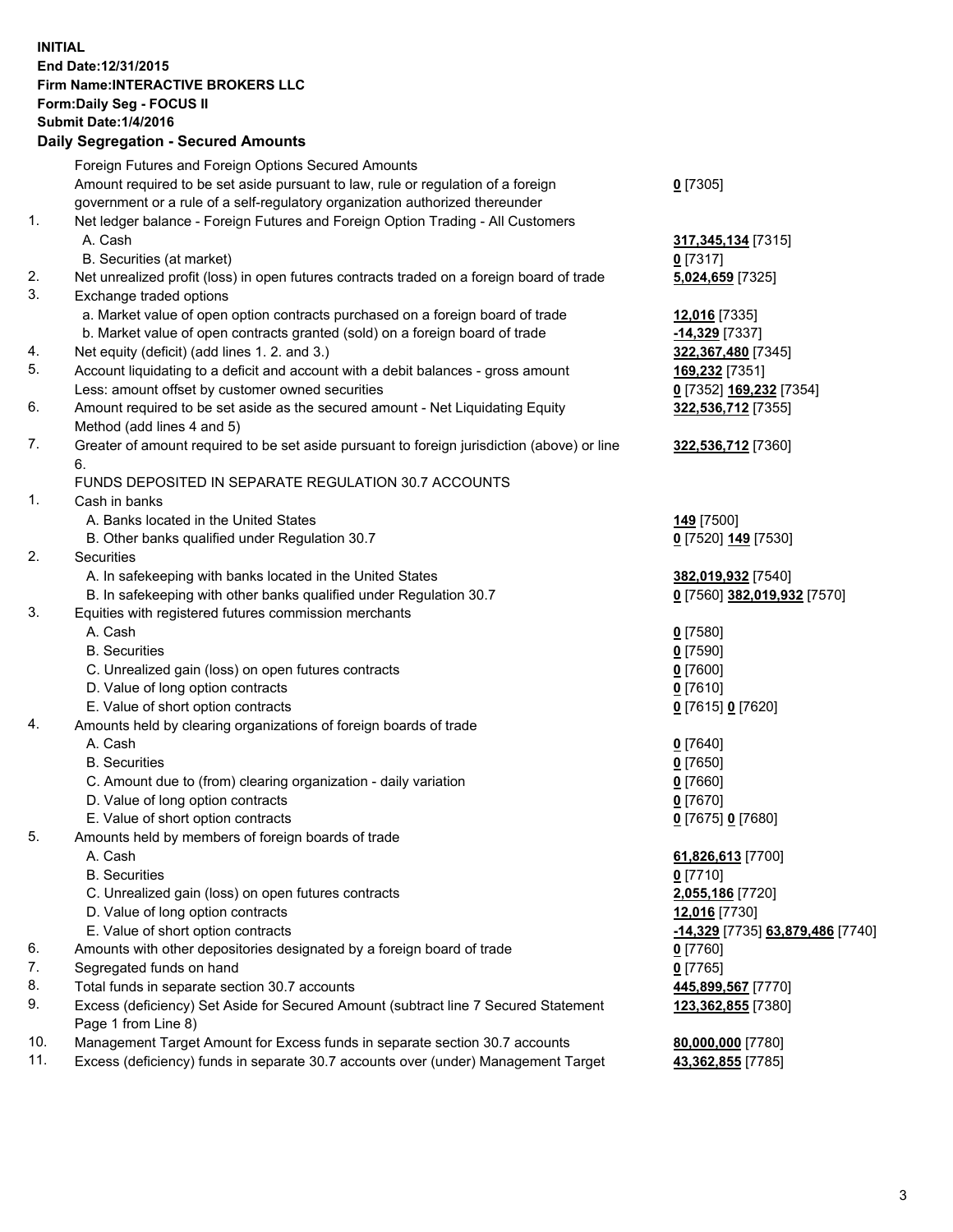**INITIAL End Date:12/31/2015 Firm Name:INTERACTIVE BROKERS LLC Form:Daily Seg - FOCUS II Submit Date:1/4/2016 Daily Segregation - Segregation Statement** SEGREGATION REQUIREMENTS(Section 4d(2) of the CEAct) 1. Net ledger balance A. Cash **2,608,789,819** [7010] B. Securities (at market) **0** [7020] 2. Net unrealized profit (loss) in open futures contracts traded on a contract market **-4,641,252** [7030] 3. Exchange traded options A. Add market value of open option contracts purchased on a contract market **55,971,293** [7032] B. Deduct market value of open option contracts granted (sold) on a contract market **-127,710,185** [7033] 4. Net equity (deficit) (add lines 1, 2 and 3) **2,532,409,675** [7040] 5. Accounts liquidating to a deficit and accounts with debit balances - gross amount **90,860** [7045] Less: amount offset by customer securities **0** [7047] **90,860** [7050] 6. Amount required to be segregated (add lines 4 and 5) **2,532,500,535** [7060] FUNDS IN SEGREGATED ACCOUNTS 7. Deposited in segregated funds bank accounts A. Cash **274,211,407** [7070] B. Securities representing investments of customers' funds (at market) **1,448,157,135** [7080] C. Securities held for particular customers or option customers in lieu of cash (at market) **0** [7090] 8. Margins on deposit with derivatives clearing organizations of contract markets A. Cash **29,777,104** [7100] B. Securities representing investments of customers' funds (at market) **1,053,764,651** [7110] C. Securities held for particular customers or option customers in lieu of cash (at market) **0** [7120] 9. Net settlement from (to) derivatives clearing organizations of contract markets **21,977,629** [7130] 10. Exchange traded options A. Value of open long option contracts **55,961,563** [7132] B. Value of open short option contracts **-127,700,490** [7133] 11. Net equities with other FCMs A. Net liquidating equity **0** [7140] B. Securities representing investments of customers' funds (at market) **0** [7160] C. Securities held for particular customers or option customers in lieu of cash (at market) **0** [7170] 12. Segregated funds on hand **0** [7150] 13. Total amount in segregation (add lines 7 through 12) **2,756,148,999** [7180] 14. Excess (deficiency) funds in segregation (subtract line 6 from line 13) **223,648,464** [7190] 15. Management Target Amount for Excess funds in segregation **155,000,000** [7194] 16. Excess (deficiency) funds in segregation over (under) Management Target Amount **68,648,464** [7198]

Excess